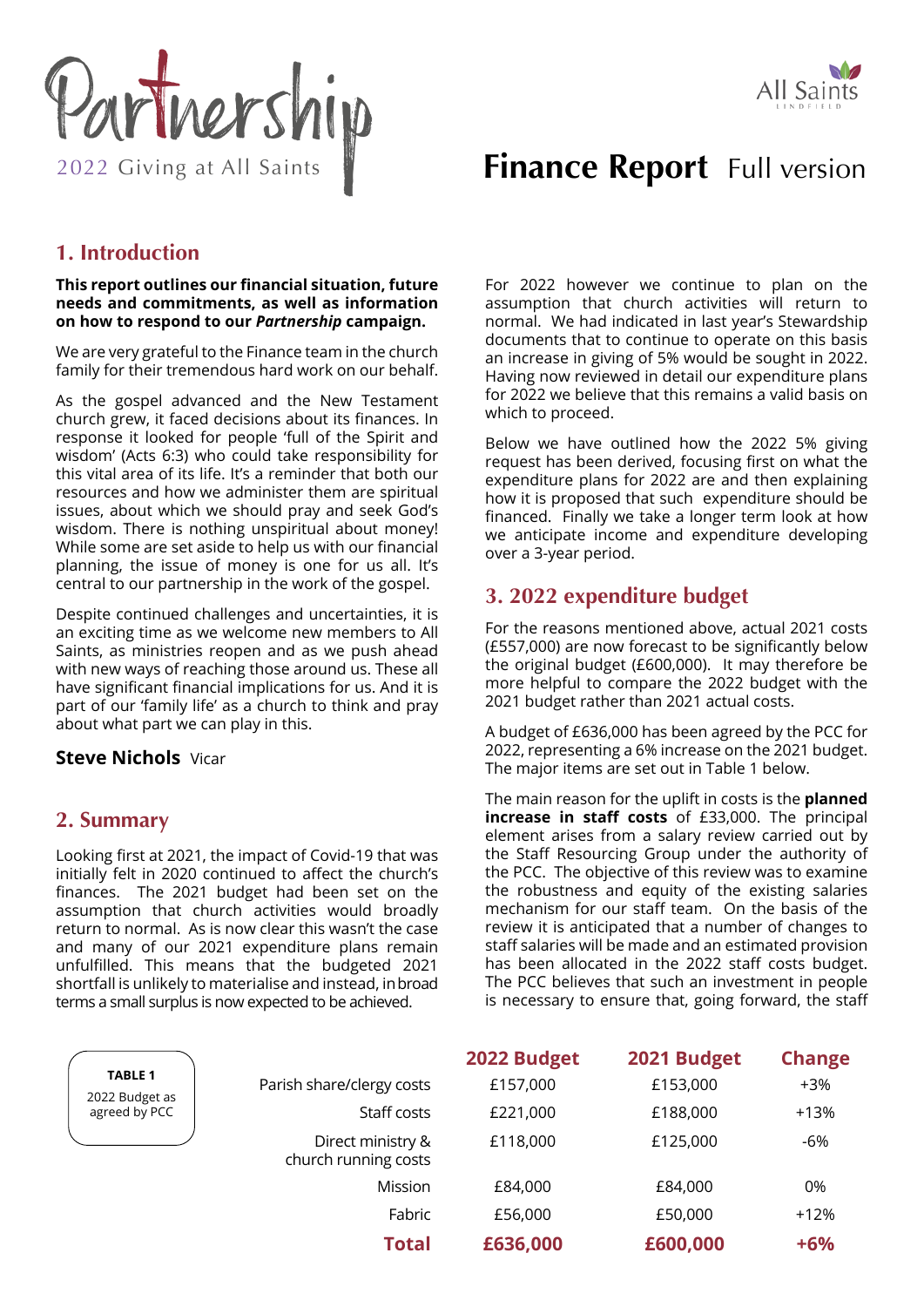

team are rewarded on a basis that clearly and fairly reflects their skills, responsibilities and commitments. It also reflects their contribution to All Saints, both in developing its ministry to all people across a wide range of areas but also in providing the whole church with the necessary administrative support to enable it to run and carry out its ministry on a day to day basis.

It should also be noted that there is a modest increase of £6,000 in the transfer to the **Fabric Fund.**  This reflects a continuation of our prudent policy of providing for essential, ongoing repairs to the church buildings and has resulted in Fabric Fund reserves being built up to just over £250,000. However, you are likely to be aware that part of the Tiger roof needs replacing. The appointed project adviser considers that the work can now be deferred until 2026. This will give us time to raise the necessary funds for this substantial and important project where the present cost estimate is in the order of £500,000. Our anticipated future Fabric Fund balance will not cover the cost of the project in full and therefore in conjunction with any grant applications it is highly likely that we will be launching an appeal to enable the work to be undertaken.

With regard to **Mission** no major change is anticipated in All Saints' financial support for mission activities in 2022 when compared to 2021. However, the Mission Development Group has been working on a number of policies to make sure that our mission giving is more focused and thereby more effective. Five of our existing mission partners will be receiving significant increases in their support because we want to strengthen our links with them and see their work grow and bear much fruit.

Other changes to budgeted expenditure are relatively small but the Appendix provides more detail and commentary on these items.

# **4. 2022 forecast income**

We are blessed by expecting to achieve our 2021 forecast income of £565,000, primarily due to an 8% increase in giving by the congregation but also because the number of givers in 2021 has remained stable. If this income level was maintained in 2022 a shortfall of £71,000 would nonetheless arise in 2022 when compared to budgeted expenditure of £636,000.

To finance this shortfall it is proposed that a mixture of sources are used as follows:



 $\overline{\phantom{0}}$ 

a) To seek a **5% increase in giving** from the congregation – equivalent to approximately £25,000. This is consistent with the projection and plans set out in the 2020 Stewardship documentation.

b) To utilise **General Fund reserves** of £36,000. Our reserves continue to exceed the level required by our policy of retaining two months expenditure. This is due in part to the reduced expenditure from the closure of the church in 2020 and 2021. The PCC considers it appropriate that this excess in General Fund reserves should be utilised in 2022. After the use of this excess, General Fund reserves will remain at approximately £100,000 which is consistent with our policy.

c) To utilise **Legacy Fund monies** of £10,000. The Legacy Fund has benefitted from three large donations in 2021 and now stands at £160,000.

# **5. Three-year view: 2022 to 2024**

Looking further ahead, and assuming moderate cost inflation and no significant plans for expansion, it is essential that we continue to reduce the shortfall between regular income and expenditure. **It is currently anticipated that further increases in giving of 5% will be required in 2023 and 2024.** The PCC is aware of the ongoing financial demands on the church family and it is hoped that at least part of this increase can be derived from an increase in the number of givers who have not made a pledge as part of the Stewardship process. In addition, to limit the required increase in giving to no more than 5% the PCC plans to continue to make use of the Legacy Fund in order to meet the balance of the shortfall.

#### **An overview if the period 2021 to 2024 is shown numerically on the table on the following page.**

By the end of 2024/early 2025 it is forecast that the church will be broadly in a position where:

- Income is set to equal expenditure;
- General Fund reserves are in line with policy; and
- Whilst a large element of the Legacy Fund has been utilised there remains a balance of £105,000 in the Legacy Fund which is available to the church to carry out its vision as determined by the PCC.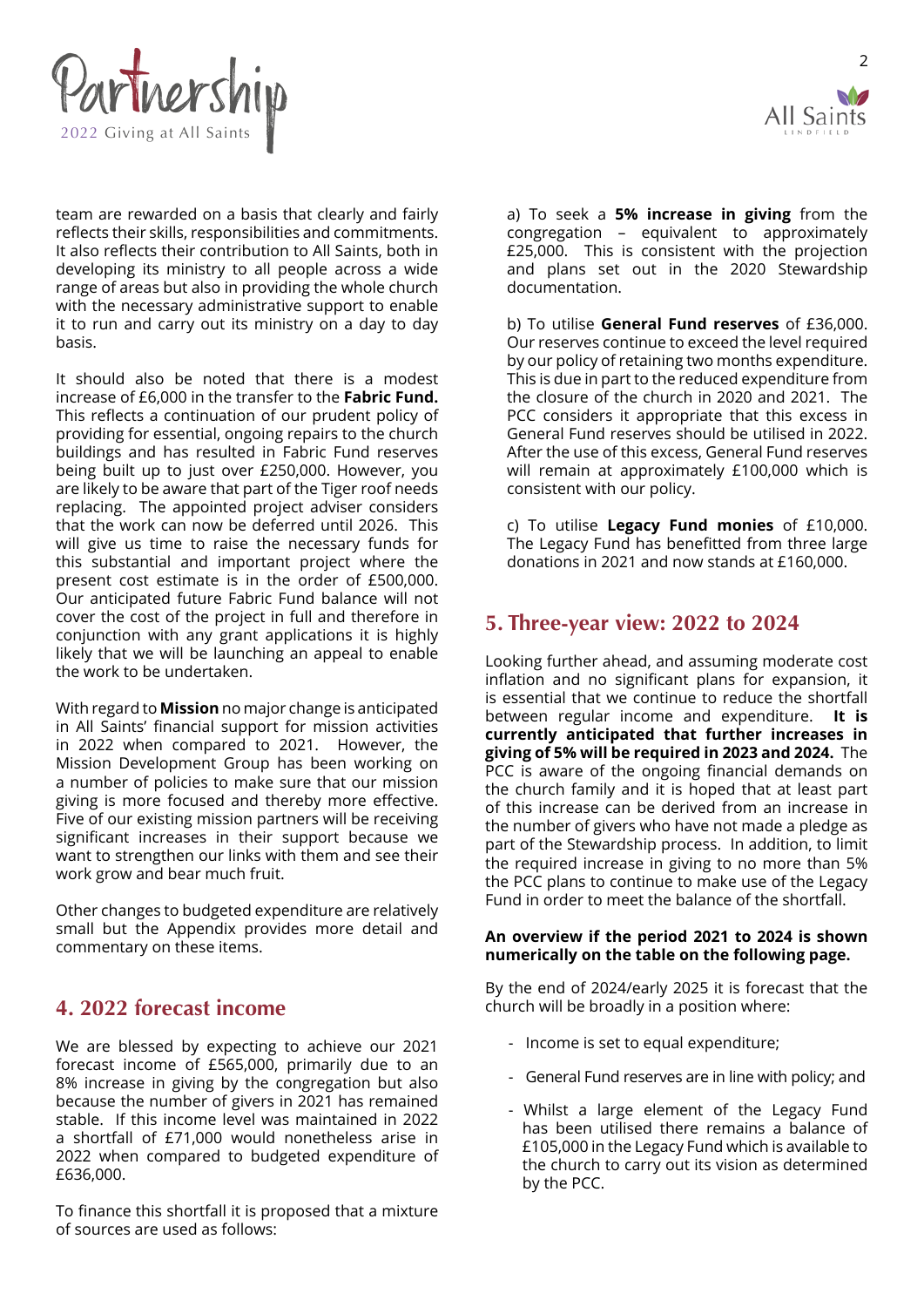



| <b>TABLE 2</b>                      |                         | 2021        | 2022       | 2023         | 2024        |
|-------------------------------------|-------------------------|-------------|------------|--------------|-------------|
| 2021-2024<br><b>Budget Forecast</b> | Income                  | £565,000    | £590,000   | £620,000     | £650,000    |
|                                     | Expenditure             | $-£557,000$ | - £636,000 | $- E650,000$ | $-£665,000$ |
|                                     | <b>Net</b>              | £8,000      | - £46,000  | - £30,000    | $-£15,000$  |
|                                     | Use of General Reserves | £0          | £36,000    | £0           | £0          |
|                                     | Use of Legacy Funds     | £0          | £10,000    | £30,000      | £15,000     |
|                                     | <b>Net</b>              | £0          | £0         | £0           | £0          |
|                                     |                         |             |            |              |             |

# **Appendix Detailed 2022 Expenditure Budget**

|                                          |                                              | 2022 Budget |         | <b>Notes</b>   |
|------------------------------------------|----------------------------------------------|-------------|---------|----------------|
| Parish share                             | Clergy costs                                 | 128,000     |         | 1              |
|                                          | Diocesan & National<br>Church costs          | 29,000      |         | $\overline{2}$ |
|                                          |                                              |             | 157,000 |                |
| Staff costs                              | <b>Salaries</b>                              | 196,000     |         | 3              |
|                                          | Pension contributions                        | 15,000      |         |                |
|                                          | Employer's National<br>Insurance             | 10,000      |         |                |
|                                          |                                              |             | 221,000 |                |
| Direct Ministry &<br>Church runningcosts | Direct Ministry,<br>including Local Outreach | 25,000      |         | 4              |
|                                          | Clergy housing costs                         | 24,000      |         | 5              |
|                                          | Clergy/staff expenses                        | 8,000       |         | 6              |
|                                          | Training                                     | 8,000       |         | 7              |
|                                          | Charitable donations                         | 5,000       |         |                |
|                                          | Insurance                                    | 9,000       |         |                |
|                                          | <b>Utilities</b>                             | 16,000      |         | 8              |
|                                          | Photocopying                                 | 7,000       |         |                |
|                                          | Professional fees                            | 4,000       |         | 9              |
|                                          | Other church &<br>office running costs       | 12,000      |         | 10             |
|                                          |                                              |             | 118,000 |                |
| Mission                                  |                                              |             | 84,000  |                |
| Fabric                                   |                                              |             | 56,000  |                |
| <b>TOTAL</b>                             |                                              |             | 636,000 |                |

**1. Clergy costs** This covers the stipend and pension arrangements of the three clergy along with a charge for the use of the Vicarage made by the Diocese.

**2. Diocesan and National Church costs** These costs cover the costs of training ordinands/curates (£11,000), Diocesan ministry and overhead costs (£15,000) and a contribution to the National Church (£3,000).

**3. Salaries** These are the costs of the 10 full and part-time staff employed by the church.

**4. Direct Ministry inc. outreach** These are the specific costs incurred by the individual ministry areas; children, youth, women, men and seniors; as well as the activities of the church in the local community.

**5. Clergy housing** These costs cover the provision of housing to the clergy where not otherwise owned by the church/ Diocese as well associated occupancy costs for all clergy housing, principally council tax.

**6. Clergy/staff expenses** These are the personal expenses incurred by the 13 clergy and staff; mainly working from home costs such as broadband but also mobile phone, car mileage & library costs.

**7. Training** The main item covers the church's membership of the Sussex Gospel Partnership.

**8. Utilities** These cover gas, electric, water and telephone costs for the church and Tiger buildings.

**9. Professional fees** The main item is the cost incurred for the Independent Examination of the statutory accounts.

**10. Other church & office running costs** These are the remaining costs of the church, including IT, sundry equipment, catering, social and cleaning costs.